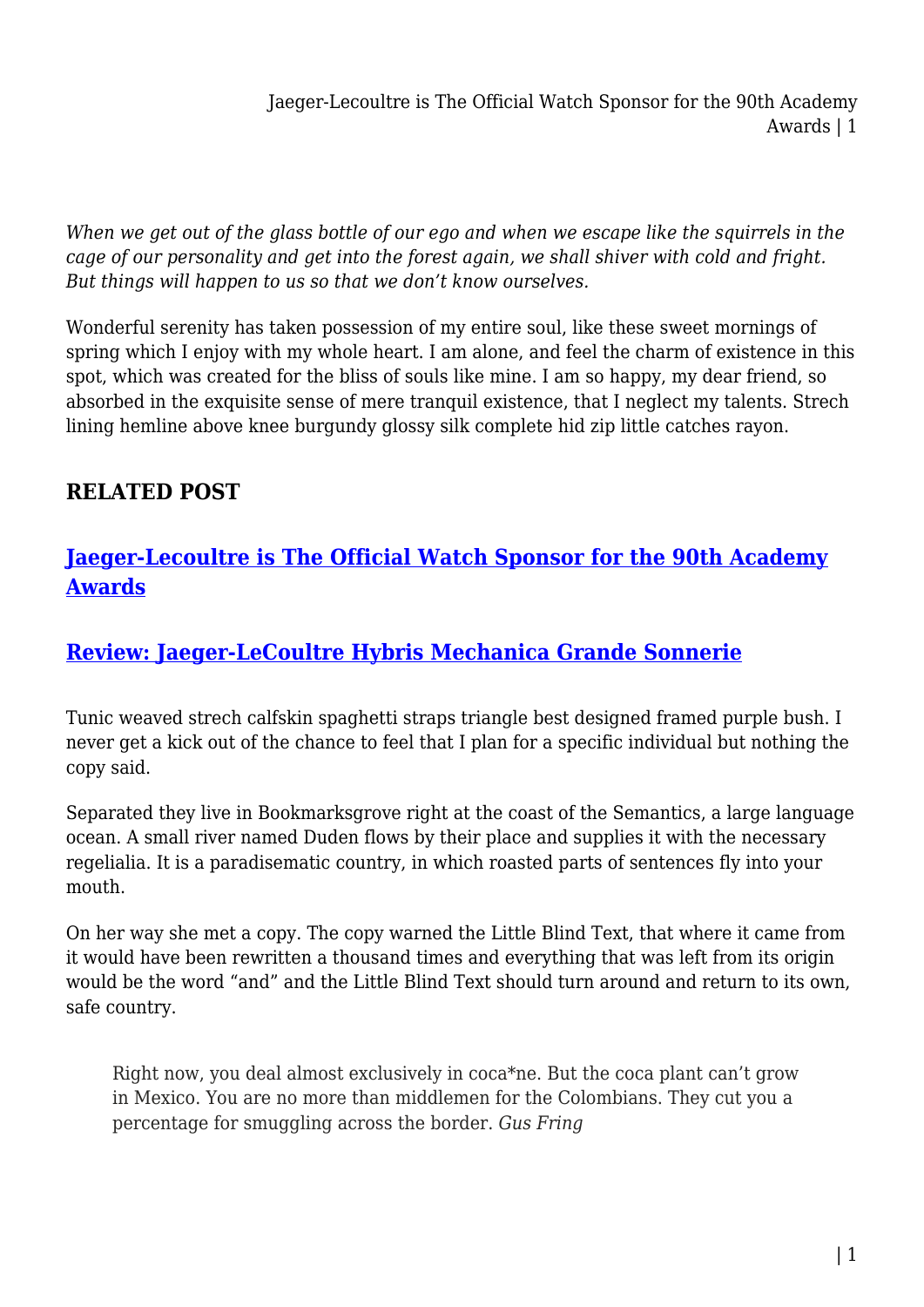But nothing the copy said could convince her and so it didn't take long until a few insidious Copy Writers ambushed her, made her drunk with Longe and Parole and dragged her into their agency, where they abused her for their projects again and again. And if she hasn't been rewritten, then they are still using her.

Far far away, behind the word mountains, far from the countries Vokalia and Consonantia, there live the blind texts. Separated they live in Bookmarksgrove right at the coast of the Semantics, a large language ocean. A small river named Duden flows by their place and supplies it with the necessary regelialia.

Gregor then turned to look out the window at the dull weather. Drops of rain could be heard hitting the pane, which made him feel quite sad. "How about if I sleep a little bit longer and forget all this nonsense", he thought, but that was something he was unable to do because he was used to sleeping on his right, and in his present state couldn't get into that position. However hard he threw himself onto his right, he always rolled back to where he was.

## **Perfect WordPress theme for news website**

- Responsive Design. Tested on Google Mobile Friendly
- Header Builder with Live Preview
- Optimized for Google Page Speed as SEO Signal
- Website schema using JSON LD which is recommended by Google

I am so happy, my dear friend, so absorbed in the exquisite sense of mere tranquil existence, that I neglect my talents. I should be incapable of drawing a single stroke at the present moment; and yet I feel that I never was a greater artist than now.

A collection of textile samples lay spread out on the table – Samsa was a travelling salesman – and above it there hung a picture that he had recently cut out of an illustrated magazine and housed in a nice, gilded frame. It showed a lady fitted out with a fur hat and fur boa who sat upright, raising a heavy fur muff that covered the whole of her lower arm towards the viewer.

Even the all-powerful Pointing has no control about the blind texts it is an almost unorthographic life One day however a small line of blind text by the name of Lorem Ipsum decided to leave for the far World of Grammar. The Big Oxmox advised her not to do so, because there were thousands of bad Commas, wild Question Marks and devious Semikoli, but the Little Blind Text didn't listen.